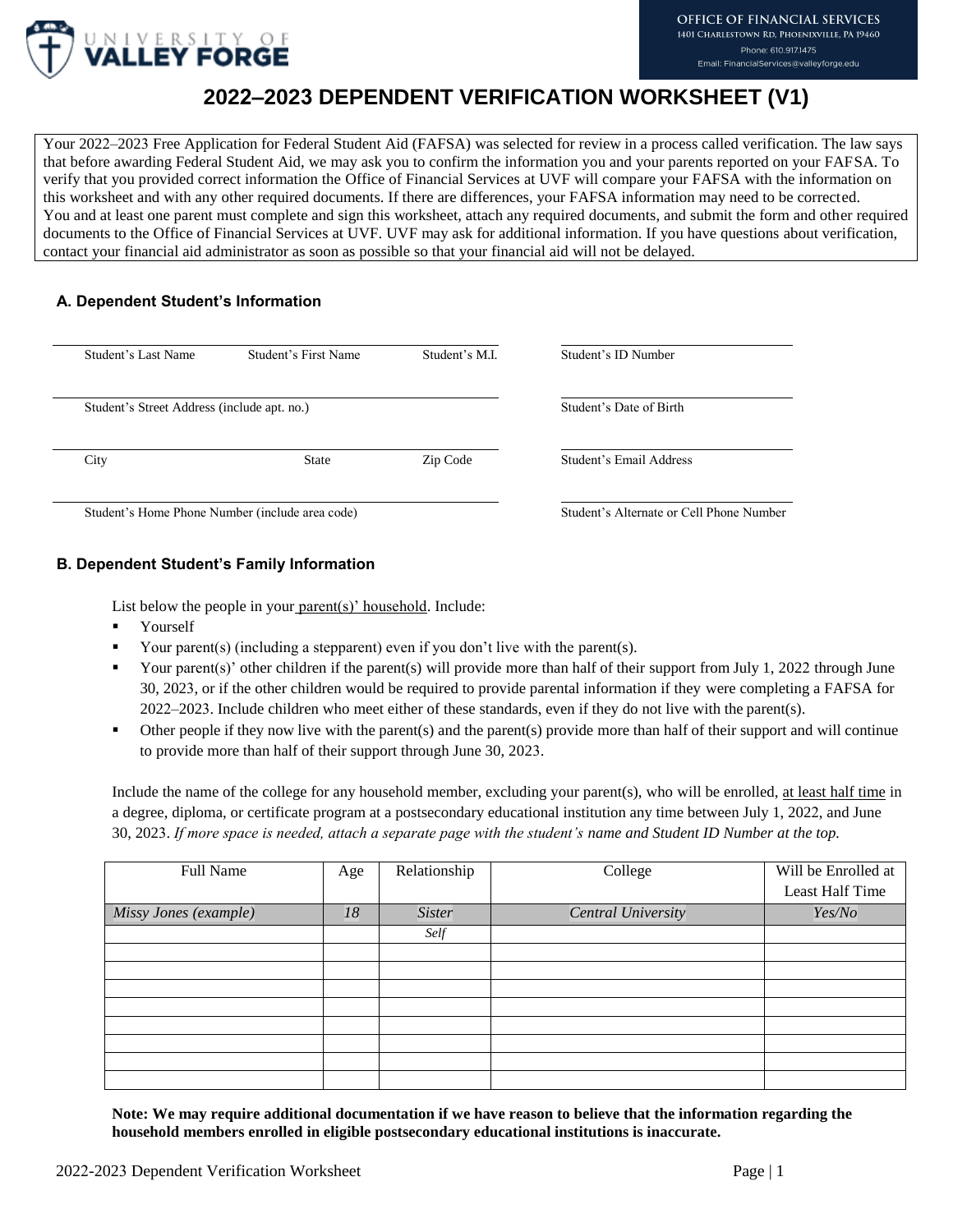

## **Student's Name: Alt ID:**

## **C. Dependent Student's Income Information to Be Verified**

#### 1. **Verification of 2020 Income Information for Student Tax Filers**

**Instructions:** Complete this section if the student filed or will file a 2020 IRS income tax return. The best way to verify income is by using the IRS Data Retrieval Tool (IRS DRT) that is part of FAFSA on the web at FAFSA.gov. In most cases, no further documentation is needed to verify 2020 income information that was transferred in the student's FAFSA using the IRS DRT if that information was not changed by the FAFSA filer. *If you need more information about when, or how to use the IRS Data Retrieval Tool see your financial aid administrator.*

#### **Check the box that applies:**

The student has used the IRS DRT in *FAFSA on the Web* to transfer 2020 IRS income tax return information into the student's FAFSA*.* 

The student has not yet used the IRS DRT in *FAFSA on the Web* but will use the tool to transfer 2020 IRS income tax return information into the student's FAFSA.

 $\mathcal{L}^{\text{max}}$ The student is unable or chooses not to use the IRS Data Retrieval Tool, and the student will provide the school a copy of the **2020 IRS tax return transcript(s) or a signed copy of the 2020 income tax return and applicable schedules.**

#### A **2020 IRS Tax Return Transcript** may be obtained through:

- Get Transcript by MAIL Go to [www.irs.gov, u](http://www.irs.gov/)nder the Tools heading, click "Get a tax transcript." Click "GetTranscript by MAIL." Make sure to request the "IRS Tax Return Transcript" and *NOT* the "IRS Tax Account Transcript." The transcript is generally received within 10 business days from the IRS's receipt of the online request.
- Get Transcript ONLINE Go to [www.irs.gov, u](http://www.irs.gov/)nder the Tools heading, click "Get a tax transcript." Click "Get Transcript ONLINE." Make sure to request the "IRS Tax Return Transcript" and *NOT* the "IRS Tax Account Transcript." To use the Get Transcript Online tool, the user must have (1) access to a valid email address, (2) a text-enabled mobile phone (pay-asyou-go plans cannot be used) in the user's name, and (3) specific financial account numbers (such as a credit card number or an account number for a home mortgage or auto loan). The transcript displays online upon successful completion of the IRS's two-step authentication.
- Automated Telephone Request 1-800-908-9946. Transcript is generally received within 10 business days from the IRS's receipt of the telephone request.
- Paper Request Form IRS Form 4506T-EZ or IRS Form 4506-T. The transcript is generally received within 10 business days from the IRS's receipt of the paper request form.

#### 2. **Verification of 2020 Income Information for Students with Unusual Circumstances**

Complete this section if the student has filed or will file a 2020 income tax return with any of the following circumstances.

#### **Check the box that applies:**

The student is required to file a 2020 IRS income tax return and **has been granted a filing extension by the IRS**, must provide.

- A copy of the IRS's approval of an extension beyond the automatic six-month extension if the individual requested an additional extension of the filing time for tax year 2020;
- Verification of Non-Filing Letter (confirmation that the tax return has not yet been filed) from the IRS or other relevant tax authority dated on or after October 1, 2020; or a signed statement certifying that the individual attempted to obtain the VNF from the IRS and was unable to obtain the required documentation.
- A copy of IRS Form W–2 for each source of employment income received for tax year 2020 *and*,<br>
If self-employed, a signed statement certifying the amount of the individual's Adjusted Gross Inco
- If self-employed, a signed statement certifying the amount of the individual's Adjusted Gross Income (AGI) and the U.S. income tax paid for tax year 2020.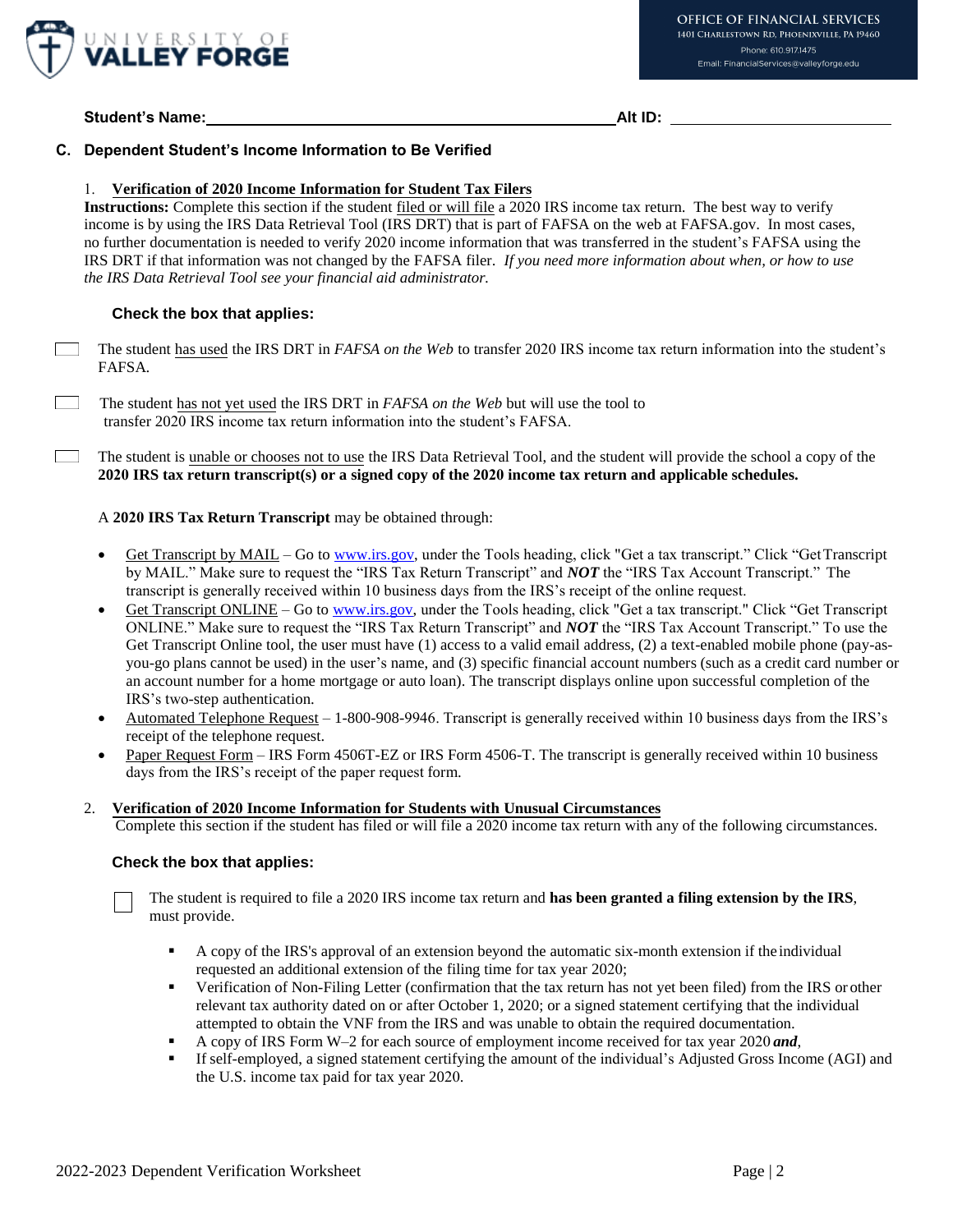

#### **Student's Name: Alt ID: \_\_\_\_\_\_\_\_\_\_\_\_\_\_\_\_\_\_\_**

The student **has filed an amended IRS income tax return** for tax year 2020, must provide:

- A 2020 IRS Tax Return Transcript (that will only include information from the original tax return and does not have to be signed), or any other IRS tax transcript(s) that includes all of the income and tax information required to be verified; *and*
- A signed copy of the 2020 IRS Form 1040X, "Amended U.S. Individual Income Tax Return," that was filed with the IRS.

The student **was the victim of IRS tax-related identity theft**, must provide:

- A Tax Return Database View (TRDBV) transcript obtained from the IRS, or any other IRS tax transcript(s) that includes all of the income and tax information required to be verified; *and*
- A statement signed and dated by the tax filer indicating that he or she was a victim of IRS tax-related identity theft and that the IRS is aware of the tax-related identity theft.

#### 3. **Verification of 2020 Income Information for Student Nontax Filers**

Complete this section if the **student, will not file** and is **not required** to file a 2020income tax return with the IRS.

#### **Check the box that applies:**

The student was not employed and had no income earned from work in 2020.

The student was employed in 2020 and has listed below the names of all the student's employers, the amount earned from each employer in 2020, and whether an IRS W-2/1099 form is provided. Copies of all 2020 IRS W-2/1099 forms issued to the student by employers must be provided. *List every employer even if they did not issue an IRS W-2 form. If more space is needed, attach a separate page with the student's name and Student ID Number at the top*.

| Employer's Name                         | IRS W-2 or equivalent | Amount earned in<br>2020 |
|-----------------------------------------|-----------------------|--------------------------|
| Suzy's Auto Body Shop (example)         | Yes                   | \$2,000                  |
|                                         |                       |                          |
|                                         |                       |                          |
|                                         |                       |                          |
| Total Amount of Income Earned from Work |                       |                          |

**Additionally, you must provide documentation from the IRS or other relevant tax authority dated on or after October 1, 2021 that indicates a 2020 income tax return was not filed with the IRS or other relevant tax authority.**

Check here if confirmation of non-filing is provided.

*Attach it to this document with the student's name and Student ID at the top*  Check here if confirmation of non-filing will be provided later.

**D. Parent's Income Information to Be Verified**—Note: If two parents were reported in Section B of this worksheet, the instructions and certifications below refer and apply to both parents. Notify the financial aid office had a change in parents' marital status after December 31, 2020.

#### 1. **Verification of 2020 Income Information for Parent Tax Filers**

**Instructions:** Complete this section if the parent(s) filed or will file a 2020 IRS income tax return. The best way to verify income is by using the IRS Data Retrieval Tool (IRS DRT) that is part of FAFSA on the Web at FAFSA.gov. In most cases, no further documentation is needed to verify 2020 income information that was transferred into the student's FAFSA using the IRS DRT if that information was not changed by the FAFSA filer. *If you need more information about when or how to use the IRS Data Retrieval Tool see your financial aid administrator*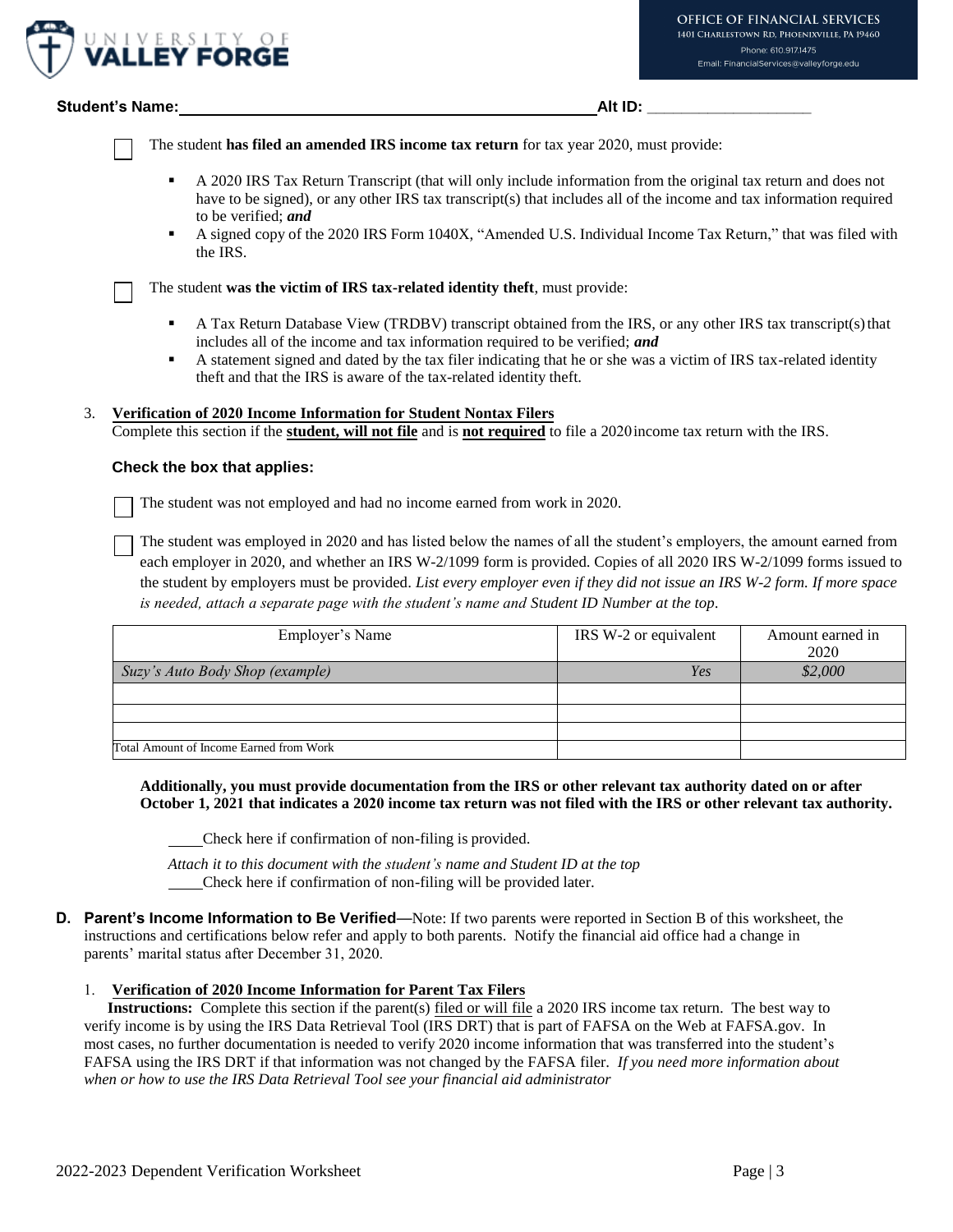

# **Check the box that applies:**

The parent has used the IRS Data Retrieval Tool in FAFSA on the Web to transfer 2020 IRS income information into the student's FAFSA. *The student's school will use the IRS information transferred into the student's FAFSA to complete the verification process*.

The parent has not yet used the IRS Data Retrieval Tool but will use the tool to transfer 2020 IRS income information into the student's FAFSA once the parent's IRS tax return has been filed.

The parent is unable or chooses not to use the IRS Data Retrieval Tool, and the parent will provide the school a copy of the **2020 IRS tax return transcript(s)**—**or a signed copy of the 2020 income tax return and applicable schedules.**

*To obtain an IRS tax return transcript go to [www.IRS.gov a](http://www.irs.gov/)nd click "Get a Transcript" link under the Tools heading or call 1-800-908-9946. Make sure you order the "IRS tax return transcript" and not the "IRS tax account transcript." It takes up to two weeks for IRS income information to be available for electronic IRS tax return filers, and up to eight weeks for paper tax return filers. If the parents are married, and separate 2020 tax returns were filed, 2020 IRS tax return transcripts must be submitted for each parent.*

Check here if a 2020 Federal IRS Tax Return, Puerto Rican, or Foreign Income tax return is provided.

Check here if 2020 IRS tax return transcript(s) or a signed copy of the 2020 income tax return and applicable schedules is provided. *Attach it to this document with the student's name and Student ID number at the top.* 

Check here if 2020 IRS tax return transcript(s) or a signed copy of the 2020 income tax return and applicable schedules will be submitted to the student's school later. *Verification cannot be completed until the IRS tax return transcript(s) has been submitted to the school.* 

#### 2. **Verification of 2020 Income Information for Parents with Unusual Circumstances**

Complete this section if the student's parent(s) has filed or will file a 2020 income tax return with any of the following circumstances.

# **Check the box that applies:**

The parent is required to file a 2020 IRS income tax return and **has been granted a filing extension by the IRS**, must provide.

- A copy of IRS Form 4868, ''Application for Automatic Extension of Time to File U.S. Individual Income Tax Return,'' that was filed with the IRS for tax year 2020;
- A copy of the IRS's approval of an extension beyond the automatic six-month extension if the individual requested an additional extension of the filing time for tax year 2020;
- Verification of Non-Filing Letter (confirmation that the tax return has not yet been filed) from the IRS or other relevant tax authority dated on or after October 1, 2021;
- A copy of IRS Form W–2 for each source of employment income received for tax year 2020 *and*,
- If self-employed, a signed statement certifying the amount of the individual's Adjusted Gross Income (AGI) and the U.S. income tax paid for tax year 2020.

The parent **has filed an amended IRS income tax return** for tax year 2020, must provide:

- A 2020 IRS Tax Return Transcript (that will only include information from the original tax return and does not have to be signed), **o**r a signed copy of the 2020 IRS Form 1040 and the applicable schedules that were filed with the IRS or used the IRS Data Retrieval Tool in FAFSA on the web to transfer 2020 IRS income information.
- A signed copy of the 2020 IRS Form 1040X, "Amended U.S. Individual Income Tax Return," that was filed with the IRS.

The parent was **the victim of IRS tax-related identity theft**, must provide:

A Tax Return Database View (TRDBV) transcript obtained from the IRS, or any other IRS tax transcript(s) that